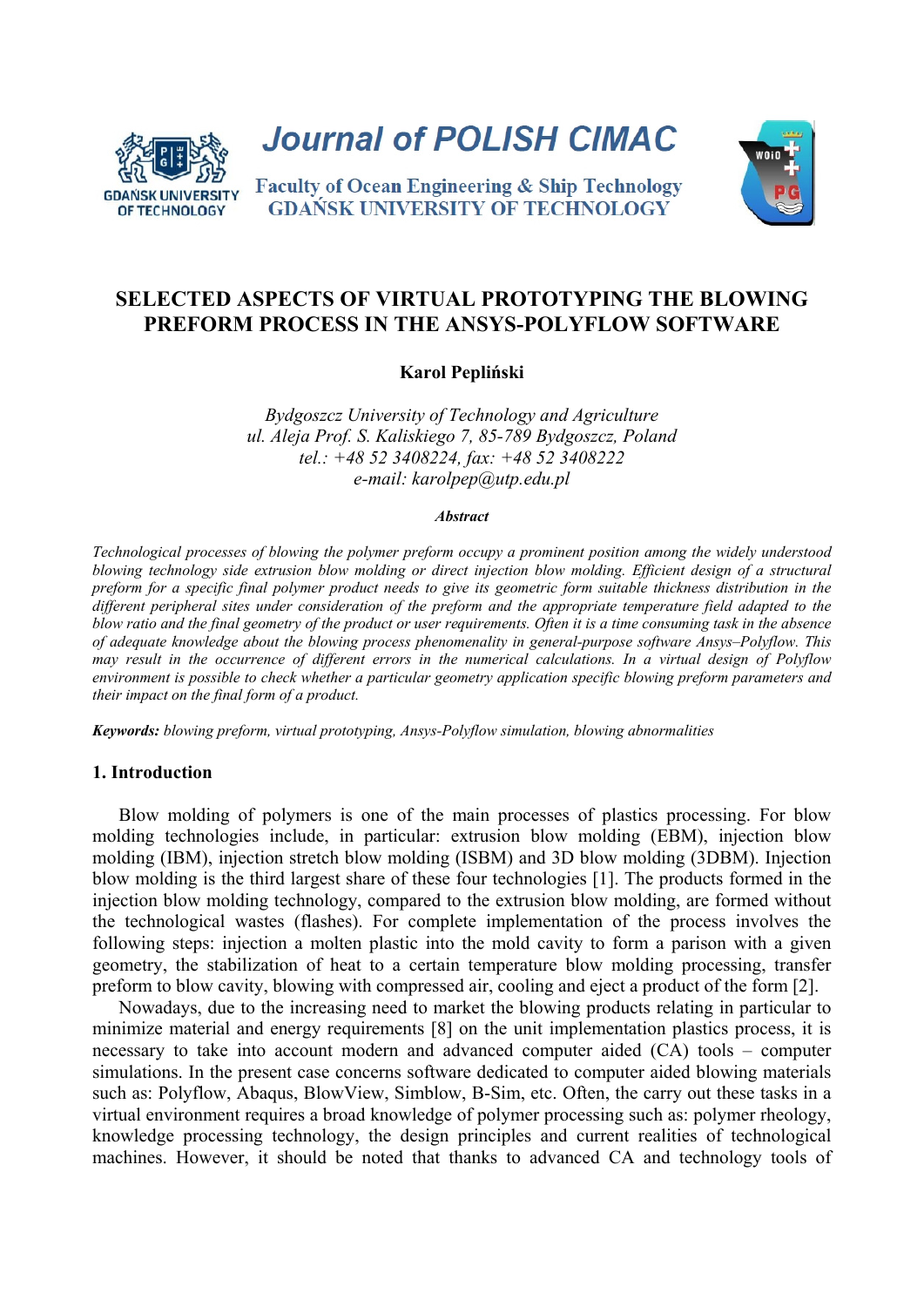machinery and equipment was possible in the past 30 years reduce bottle weight: for extrusion blowing product – average of about 100%, and the injection blow bottles with about 30% [9].



*Fig. 1. Reducing the weight of the blowing product over the last thirty years, for example, bottles made in the EBM and ISBM technology [9]* 

## **2. Outline of Polyflow design simulation**

Outline of simulation design using CAE software to the design blowing process involves several consecutive stages. The most important and advanced step of virtual modeling and design is environment of Polydata module.

The first step necessary for the simulation is to create or import the geometry of the test piece of software CAD3D. For this purpose is using a module Design Modeler. In the realized task used in surface models without thickness attribute. Then, in the module ANSYS Meshing, applied to the model, finite element mesh and determines the characteristics and parameters. There are several possible choices in the types of networks in this module: automatic, square (Fig. 2a), triangular (Fig. 2b), mixed referred to as a square – triangle (Fig. 2c).



*Fig. 2. Types of finite element mesh: a) square grid, b) triangular mesh, c) net mixed* 

Type of selected grid has a significant impact on the accuracy of reproduction the object surface during the implementation of numerical calculations for blowing preform. The basic parameters of the grid depend on its type. Typically, the accuracy of numerical calculations depends on degree of the net density. There is also the possibility to use different grids for each object (preform – mold).

Thanks to Face Sizing option can be determined various parameters of the grid for each of the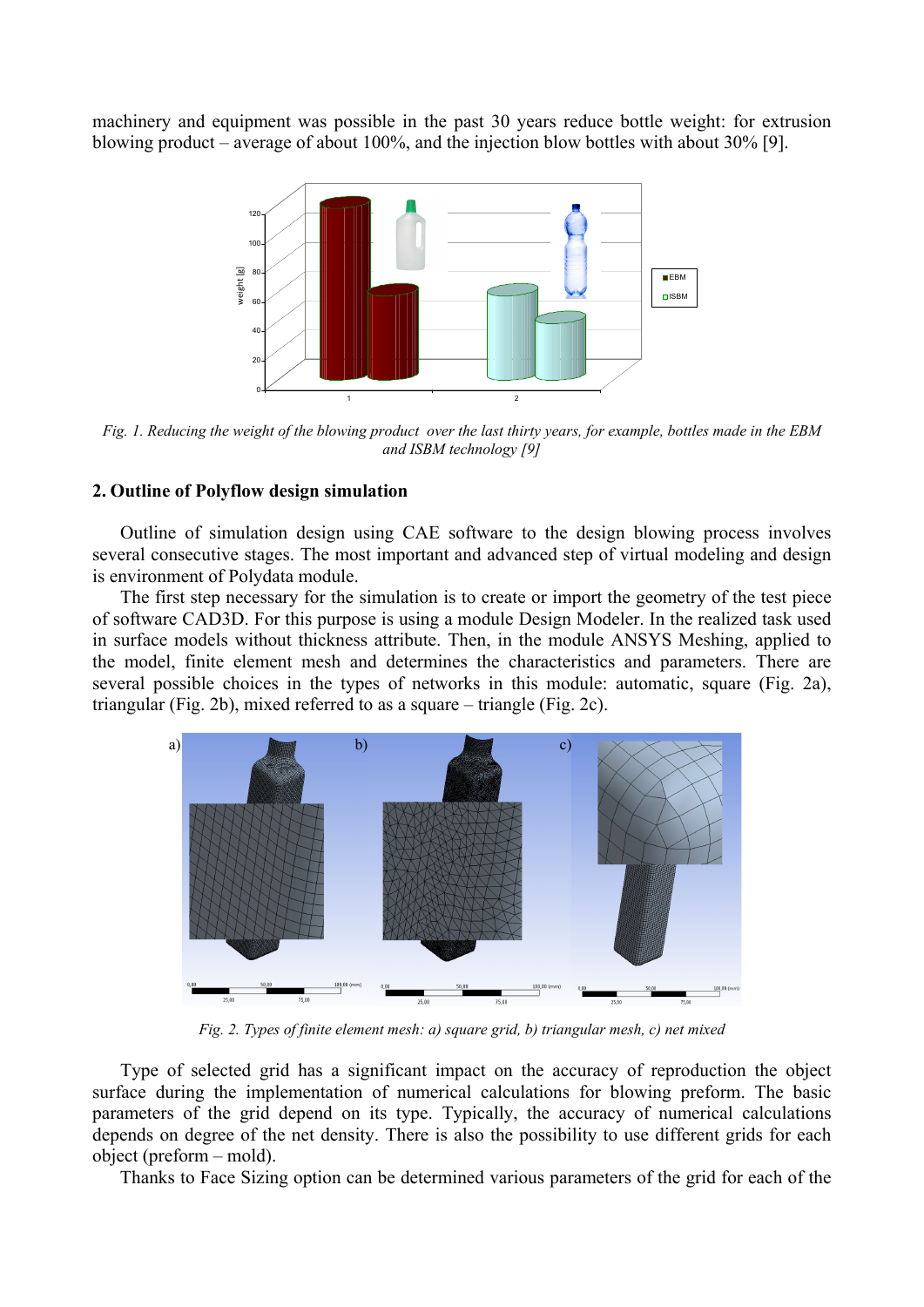planes of a single object, which can significantly control the accuracy of the location of the grid, the appropriate density and time calculations. Another important option that is available in the ANSYS Meshing module is optional Virtual Topology. It enables connect the surface with a common edge. The operation to remove the division edge of the surface changes the distribution grid. Its use generally results in an increase in the number of finite elements used to create the grid (maximum increase in the number of finite element simulation during realizing task exceeded 40%). This option is shown in Figure 3 This module also defines the boundary conditions in the consideration issues.



*Fig. 3. Virtual Topolgy option: a) detail before using Virtual Topology, b) detail after use of this option* 

Polydata module represents the next stage of design simulation. It is introduced in the material parameters (such as: viscosity, density, heat capacity, etc.), blow-molding processing conditions (pressure and blowing time, preform temperature and wall thickness) and flow conditions (the type of flow, the type of liquid polymer used in the simulation). Introduced the parameter values associated with the same simulation, among others: its duration, the maximum number of steps. Adaptive Meshing option available in Polydata module allows inherent thickening grid in sensitive areas during the implementation of numerical calculations. Typically, the connection surfaces are arranged relative to each other at a small angle or a small radial passage. By using this option, the grid can be compacted as much as 16 times. The use of auxiliary tasks as a postprocessor allows for batch files for the next steps (simulation) optimization. The optimization can be carried out in terms of the volume of the bottle, the weight, the temperature distribution or preform distribution thickness. Following the establishment of the relationship and specific processing conditions for the object, it can proceed for numerical computations in a module Solution.

The final step is to present the results of the simulation. Visual presentation is made possible by the use of CFD Post module. The module allows you to present selected individual calculation steps in the form of color objects. Results can also be displayed as graphs. This module allows the simultaneous presentation of the results of different parameters.

### **3. Selected errors in the design and implementation of simulation**

Simulations of improper conduct are a significant problem in the design of polymer processing and associated with relatively large waste of time, even last twice as long as simulations programmed in the right way. It should be noted, however, that the wrong course of simulation calculations can be seen even after a small number of steps, others become apparent only after several steps. It is worth mentioning that during the complex process of optimization problems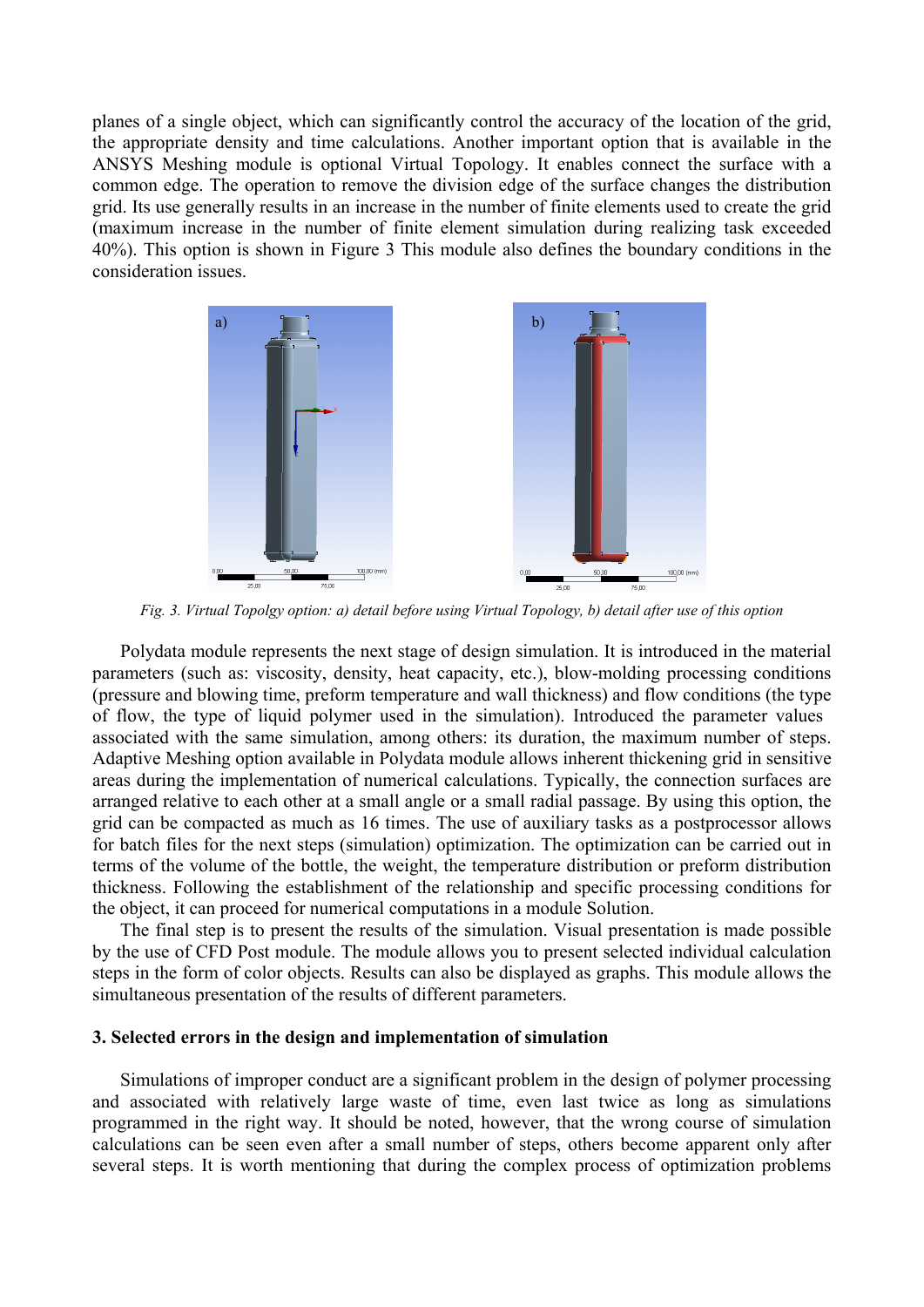blowing and difficult to predict outcomes, it is not easy to choose the right strategy in dealing with the simulations carried out. One way to quickly selecting the mistake is to monitor the simulation, but this requires the user to sacrifice a significant amount of time during several hours of calculations.

The most common mistakes made by users include incorrectly described the boundary conditions (Fig. 4), incorrectly selected processing parameters such as the range of process temperature, the blowing pressure setpoint value and the incorrectly chosen finite element mesh. Sample preform geometry with inadequately described boundary conditions, it is not blown only gradually flattened and deformed into one of the walls. The breakthroughs around sharp corners of the mold (Fig. 4d) are formed in the absence of sufficient quantities of material. The wall thickness is determined by the program as a negative.



*Fig. 4. Errors associated with the inappropriate selection of the boundary conditions: a), b), c), d) - improperly running blow process stages* 

If you specify the wrong temperature range processing in conjunction with preform thickness occurs of irregularities blow the wall. Area with the lowest temperature of 91°C (Figure 5, indicated by the field - blue) is simultaneously the zone with significantly increased wall thickness, thickening is more than six times as compared to the zone at a temperature of 120°C. Thickening and the much lower temperature caused a much slower blowing (stretching) of the area, resulting in each other superposition and penetration of the two layers of the stretched material, and an error simulation (Fig. 5).



*Fig. 5. Improperly selected interval processing temperature range blowing preform: a) preform during the initial blowing to the area of reduced temperature, b) the beginning of the visible improper preform blowing, c) the penetration of thin layers of material in the border area of low and high temperature fields*